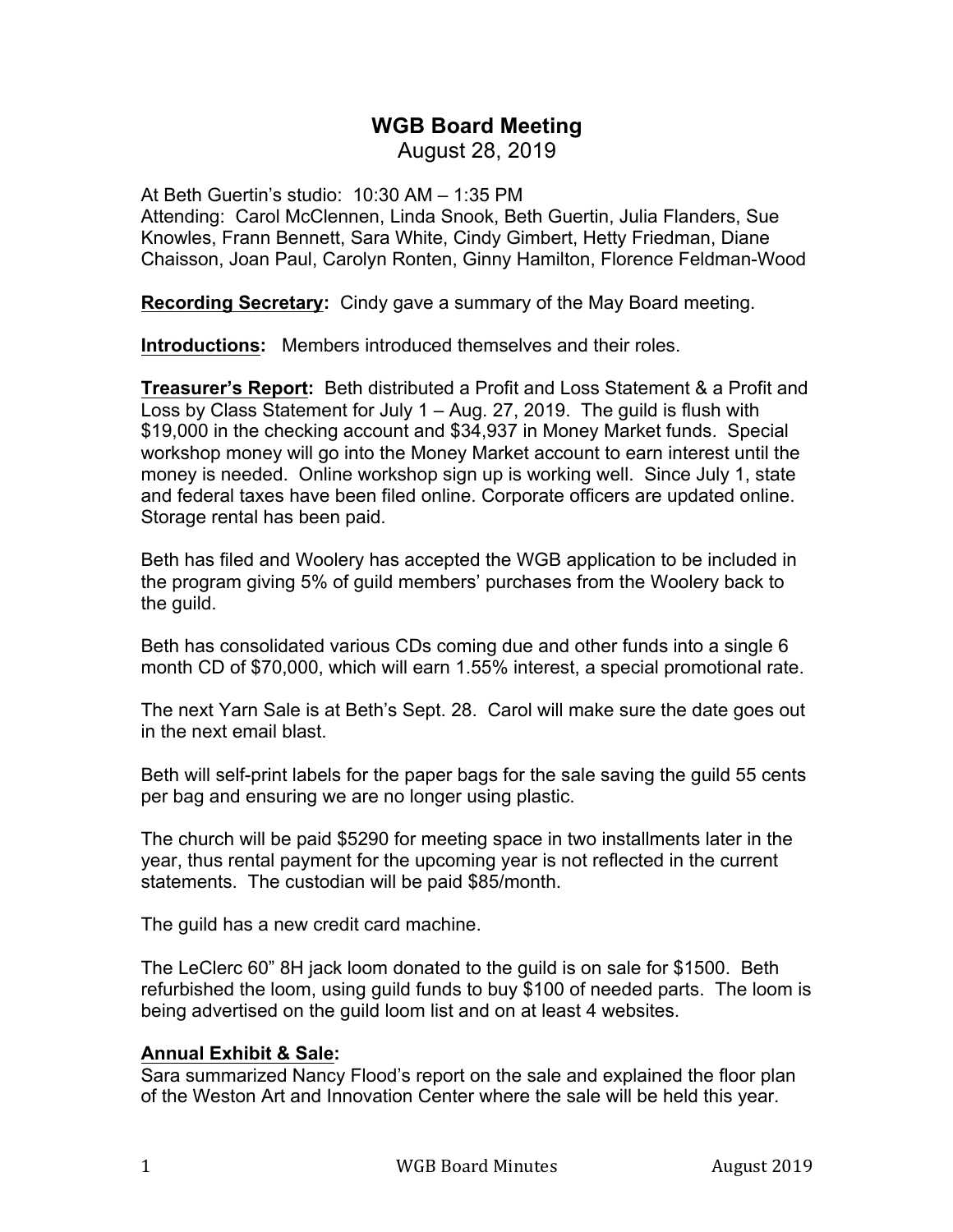Contract is signed; deposit check was cashed. Construction is finished and the space is light, lively and inviting.

**Set-up**: Thursday Nov. 14. Building access at 9 AM. Drop-off begins at 10 AM. **Sale**: Nov. 15-17: Friday 10 to 6; Saturday 10 to 6, Sunday 10-3 **Breakdown**: Sunday 3 to 6. Members may pick up their inventory starting at 5. We have access to the building until 6:30.

There is a little parking area for guild rental truck by the front entrance and a small parking lot for about 6 cars on the side of the building for unloading. There will need to be a schedule for unloading.

Several suggestions were made in the discussion, including:

- for theft protection, we may need watchers at doors, stairs, and elevator - the counter next to the sink could be set up with place settings, napkins, candles and flowers to attract interest & each woven item would be tagged for sale so there would be no confusion that they indeed were for sale -there might be room for the weaving demo in the lobby

- guild challenge could be in the corner of the reading room, or in the lobby. It was designed for one 6 foot table against the wall.

- asking attendees to fill out a brief survey giving their zip codes is being considered

Nancy's report includes detailed information on the contract, schedule, facility, promotion, guild preparedness and publicity and is broadly summarized below.

**Facility:** The facility has tables we can use. One room may be apparel and the other domestic items. Checkout tables are in the main foyer. Ethernet access in the conference room (which we can use) behind checkout. Small kitchen nook off conference room. Conference room can be guild break area and area for holds. No cleaning is necessary.

**Promotion:** Posters & postcards printed. Sara will promote sale at AIC grand opening Sept. 14. Sandwich board approval is official and we can add sale to town event calendar. We can promote sale at library, which is having a book sale that weekend. Press release has been written. Guild website public pages are live and member pages are being updated.

**Guild Preparedness:** Inventory spreadsheet has been improved, but last year's version will still work. Nancy can print tags for people during fall guild meetings. Rita Steinbach will give selling tips at Oct. Weavers Helping Weavers. Sign up sheet, postcards & posters will be available at fall guild meetings.

**Marketing:** Caroline has talked with Pamela Burrows about prior years' marketing. Caroline will post photos and sale info on Facebook and Instagram. She will contact all New England guilds with publicity, put ads in Weston and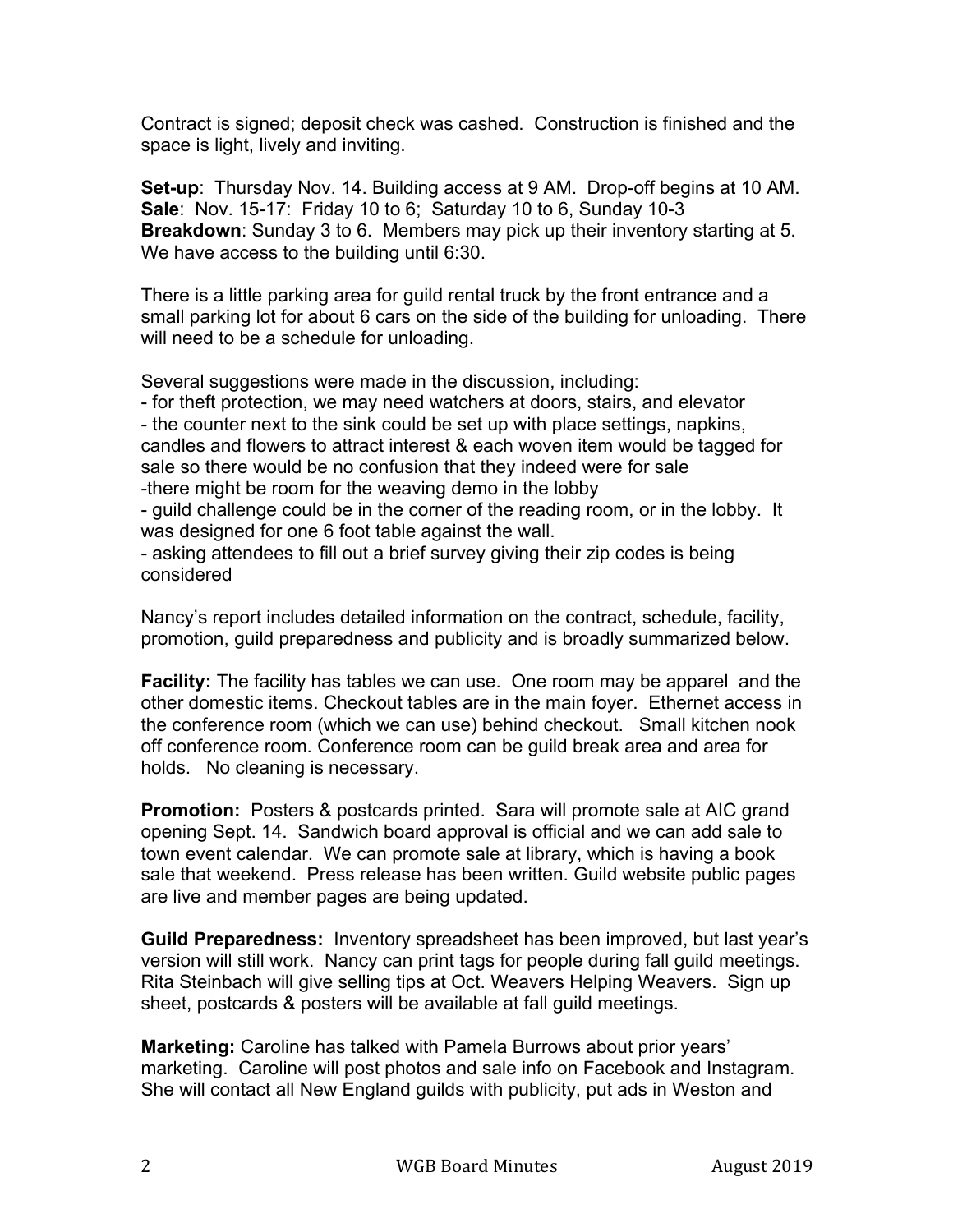Wellesley papers, post on online calendars and send postcards to the existing mailing list. Guild email blasts will go out on how to contribute items to sale and to remind members of sale dates. This year members will be given a list of 3 or 4 places in their town and asked to put up posters and postcards in these specific places that have been prioritized as targeted venues likely to attract potential customers.

A suggestion was made for next year that we identify our non-profit status on the publicity materials because some venues only allow publicity by non-profits.

## **Long Range Financial Planning Committee – Board members/committees submit vision for WGB in 5 years:**

Ideas were handed in and can still be emailed to Beth. Beth wants people to think deeply and widely about what is needed now and may be needed in the future for their committees and the guild (e.g. white board, projector for classes, better computer capability, what do teachers ask for) so WGB can budget wisely for both short- and long-term needs. The committee will meet this fall to consider requests, both immediate and long-term.

**Membership:** Frann reported we have 225 active members, as compared to 238 last year. 201 are regular members. 8 members resigned last year; 38 memberships lapsed. Retention rate for new members is good. Online registration helped increase new membership. We have twice as many new members this year as compared to last year at this time. Susan Targove will send out membership reminders and Frann will be the membership person at the desk for guild meetings. Surveying people whose membership has lapsed was suggested; care must be taken not to harass members for in the past people have complained. Membership sign up forms will be available at the cashier table at the sale and perhaps at the demo loom. It was suggested to reach out to other guilds to let people know that a WGB membership entitles them to sell in our annual sale, the membership fee being a small fee in comparison to many fees for a table at a sale. Board members supported continuing door prizes at guild meetings.

# **Website—Online registration, paid ads for textile events:**

The fees to advertise on the website (\$25 members; \$35 non-members) will continue. A community bulletin board on the website will be set up to inform members of textile events, yard sales and other community events. It is suggested we post notices of the new website bulletin board on our Facebook page.

**Bulletin:** Dianne Chaisson said the bulletin went out on time. The next deadline is the end of November. It will be published 4 times this year. She is using Publisher and all is going smoothly.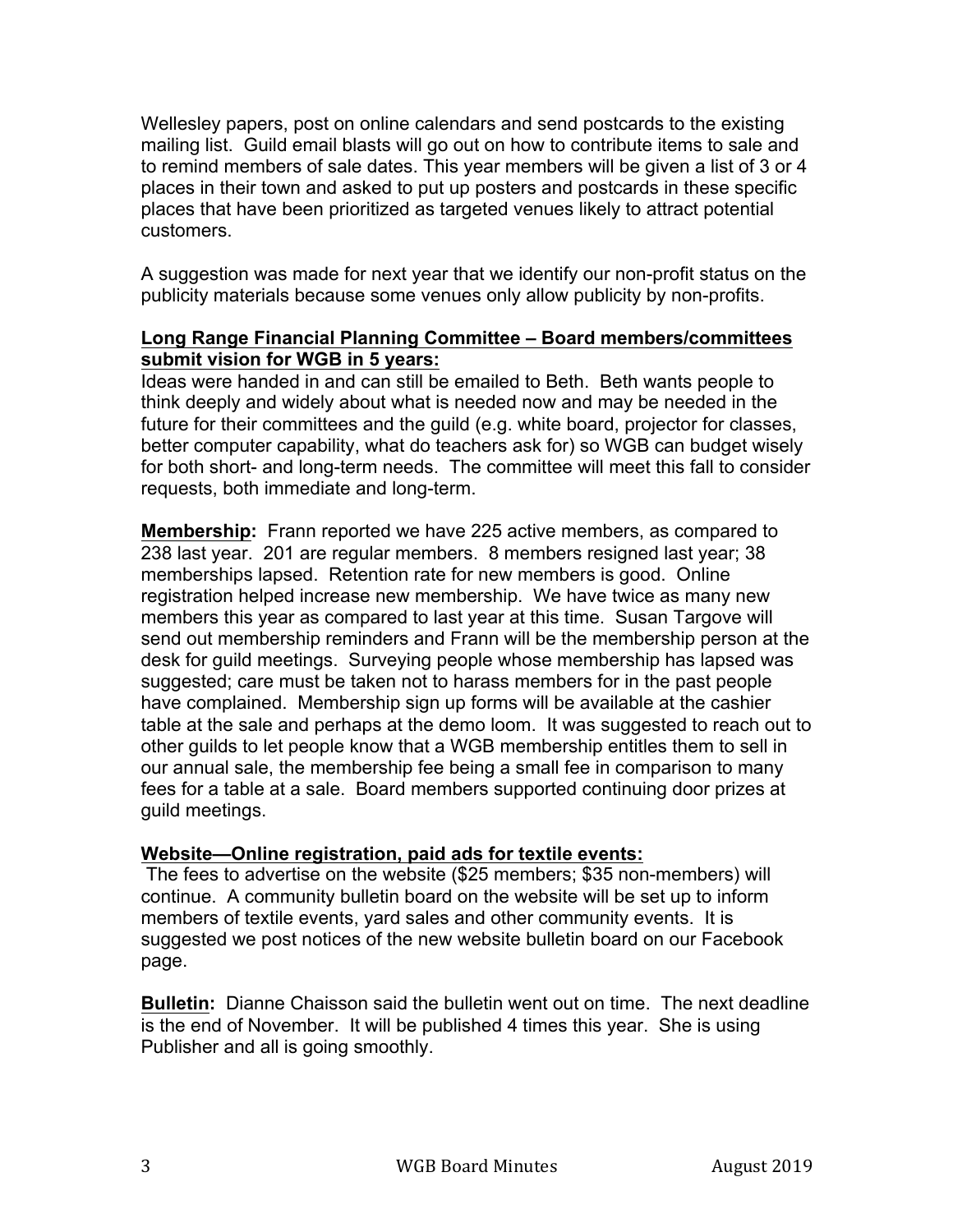**Yearbook and Ad Chair:** Sue Knowles reported the yearbook is at the printer and will be distributed at the September meeting. 49 people paid \$10 for the printed version. We have three new advertisers: Gowdey Reeds, Gist Yarns and Label Weavers. Three advertisers did not renew. Let Martha know if you have suggestions for new advertisers. The committee will make an announcement at the guild meeting reminding people that the membership list is now available on the website!

## **Nominating:**

Here is the list of Openings from Susan Pippin for May 2020: Associate Dean Annual Exhibit and Sale 2nd Assistant Chair Education Assistant Chair Nominating Committee Assistant Chair and 2nd Assistant Chair Public Relations Committee Annual Sale/Marketing position Librarian Chair (maybe open)

Joan & Ginny both finish their terms on the education committee this spring. Pat Vinter has volunteered to shadow them this year and she will take over as chair next year (Fall 2020). The nominating committee will find an Education Assistant Chair to begin her term Fall 2020. Continuing we will need 1 new person for that committee each year and the commitment will be 1 year as the Assistant Chair followed by 1 year as Chair.

# **100th Anniversary – Charles River & Fuller**:

The 100<sup>th</sup> Anniversary Celebration will include two major museum exhibits. The nationally and internationally renowned Fuller Craft Museum will host the juried weaving exhibit. The Charles River Museum of Innovation will host the history and education exhibit. Each Museum is excited about hosting its particular exhibit and collaborating with the other museum. The seven committee members are excited and working hard.

#### **Charles River** exhibit:

#### Dates TBD

Our guild has 100% control of the exhibit. We can have demos, speakers, and exhibits in all parts of the museum. The gala celebration will be held there. Waltham has capacity for 750 people, or 180-200 people with tables set up. (Fuller would only accommodate 130 people.) We will pay the nonprofit rental fee for the function room and pay for food. We have full access to the mailing list and graphics department. We are responsible for hanging the exhibit.

#### **Fuller** exhibit:

May 14, 2022 – Sept. 25, 2022

We only pay for the Reception at the Fuller. The exhibit is juried and Fuller has full control over the exhibit, including hanging it. We will have one room at the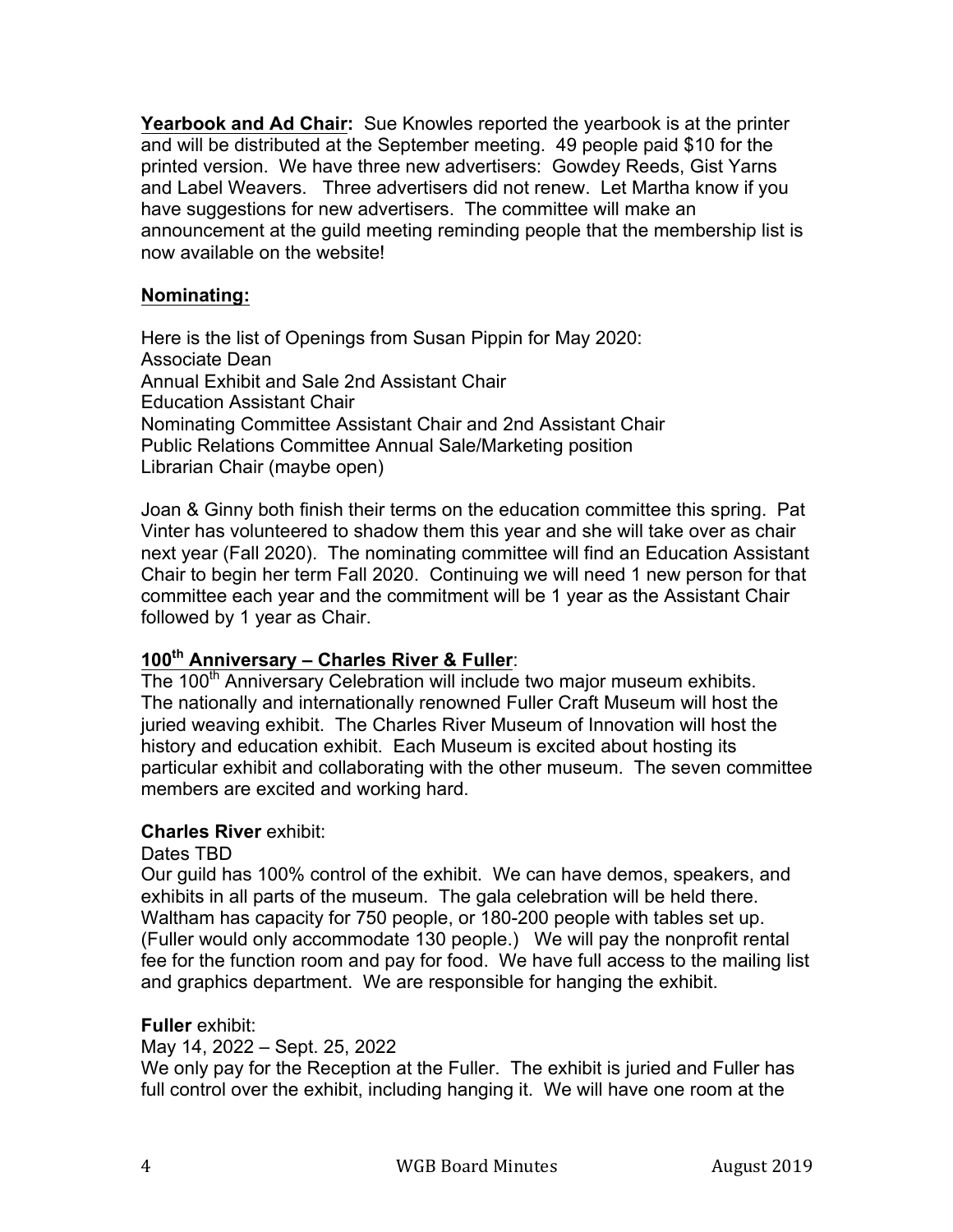Fuller and can sell items in the gift shop. The Call for Artists will go out in November. Each artist may submit up to 3 items. Articles have to have been woven in the last 5 years. Articles not juried into Fuller can be exhibited at Waltham.

It was suggested to have a Guild Field trip for members to each exhibit.

Closer to the exhibit the committee will get in touch with Chronicle and others for coverage. Chronicle needs 1½ to 2 years notice to do a story.

## **Morning Workshops, Special Workshops**

8 workshos are full. 188 people are enrolled in the 21 workshops so far. People can still sign up at meetings. Online registration was a success. The Special workshop with Tom Knisley is full.

The committee is talking to Denise Kovnat about a spring workshop next year, possibly on taquete or a technical aspect of weaving.

The committee is looking into the possibility of an ikat and dye workshop with Marcia Weiss.

**Afternoon Speakers:** Afternoon speakers are all set for this year and the committee is starting to book a few for next year. Approval was given for the purchase of a wireless presentation clicker that would allow the speaker to use a remote to click through Powerpoint slides. The request should be sent to Beth.

**MOTION** proposed by Hetty and seconded, passed.

WGB will sponsor a permanent gift award at NEWS. The award will go to the best contemporary interpretation of a historic woven structure.

**Social Media:** Caroline will maintain a WGB presence on Facebook, Instagram and Pinterest. The goal is to post at least once per week on all 3 sites. Many groups have contacted WGB asking if weavers could do demos at events. At WGB meetings, there will be a table for signing up to do demos in the community.

DeCordova has asked to borrow looms and for weavers to demo at an upcoming exhibit of work by Sonya Clark. The looms will be in a climate controlled environment, with 24 hour security, They will be insured and the museum will transport them. Before deciding on what WGB can do, the committee will ask for more info and report back at the November meeting. It was suggested that Sonya Clark might be a potential speaker.

# **Outreach, Public Relations:**